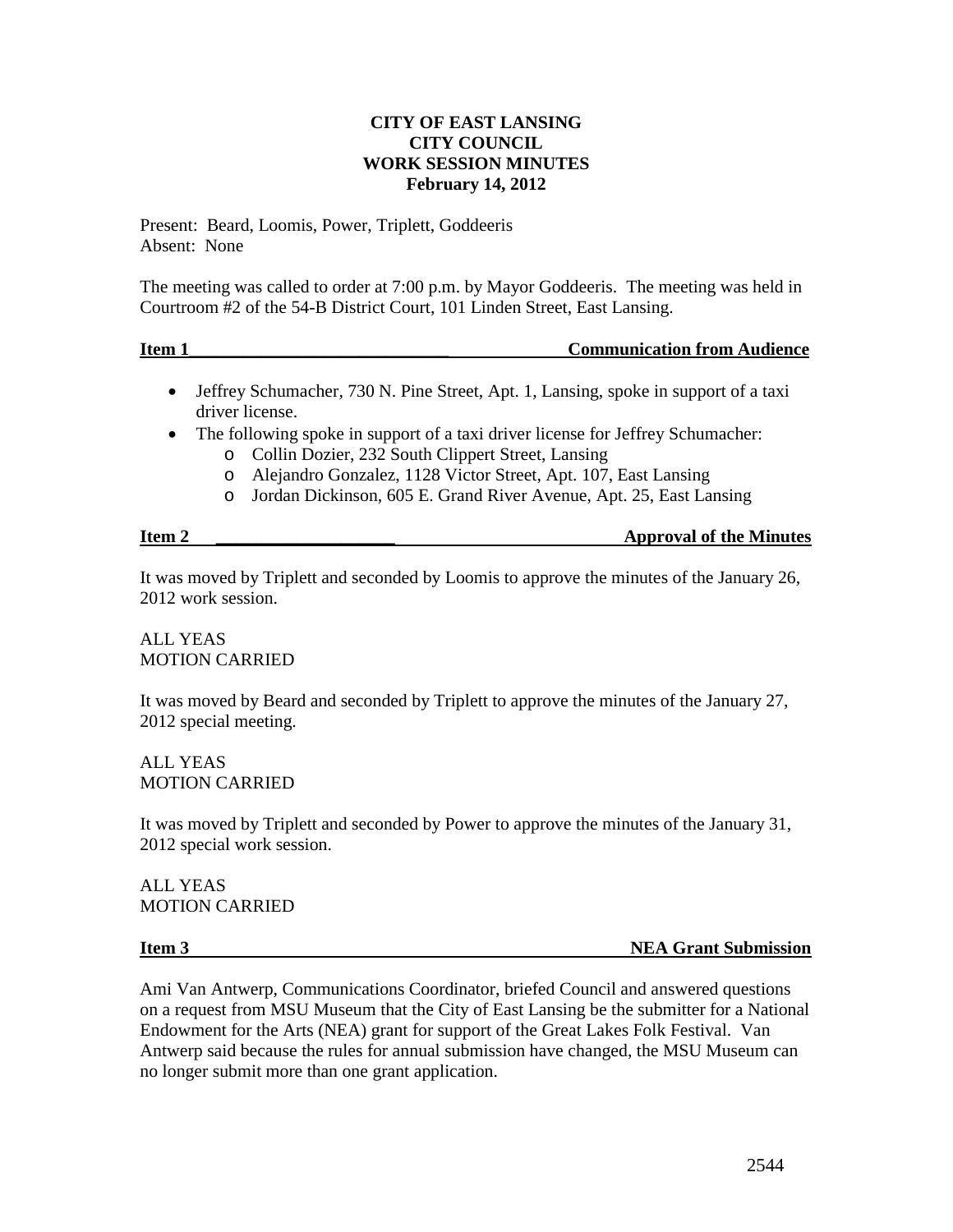Goddeeris said this item will be on the Consent agenda next week.

**Item 4 Taste of East Lansing** 

Ami Van Antwerp, Communications Coordinator, briefed Council on a request from Community Relations Coalition for closure of east end of Lot 1, amplified sound, and parking lot fee waiver for "Taste of East Lansing" event on Saturday, April 21, 2012.

It was moved by Triplett and seconded by Power to approve Community Relations Coalition request for Lot 1 east end closure, use of amplified sound, and fee waiver from Saturday, April 21, 2012, at 2:00 a.m. to Sunday, April 22, 2012, at noon for "Taste of East Lansing" event.

# ALL YEAS MOTION CARRIED

# **Item 5 \_\_ Electric Car Charging Stations**

Tim Schmitt, Community Development Analyst, briefed Council and answered questions on a Lansing Board of Water and Light (LBWL) Department of Energy grant to install electric car charging stations in public areas in the region. Schmitt said LBWL approached the City regarding installation locations and, after discussion, two options emerged: the downtown parking system and the East Lansing Public Library.

Council discussed data collection, cost, timeframe, and charging station locations.

Alice Dreger, 621 Sunset Lane, spoke regarding charging station locations.

Goddeeris said this item will be on an upcoming Consent agenda.

| Item 6 | <b>Public Hearings for March 6, 2012</b> |
|--------|------------------------------------------|
|        |                                          |

It was moved by Loomis and seconded by Beard to introduce and set a public hearing for March 6, 2012, for the following four items:

- An application from the Islamic Society of Greater Lansing for Site Plan and Special Use Permit approval for the property at 920 Harrison Avenue
- An application from Wolf River Development Company, LLC for Site Plan and Special Use Permit approval for the property at 514 Michigan Avenue
- An application from Apollo Investment, LLC for Special Use Permit approval for the property at 301 M.A.C. Avenue
- An application from Capital City Vineyard Church for modified Site Plan and Special Use Permit for the property at 1635 Coolidge Road

ALL YEAS MOTION CARRIED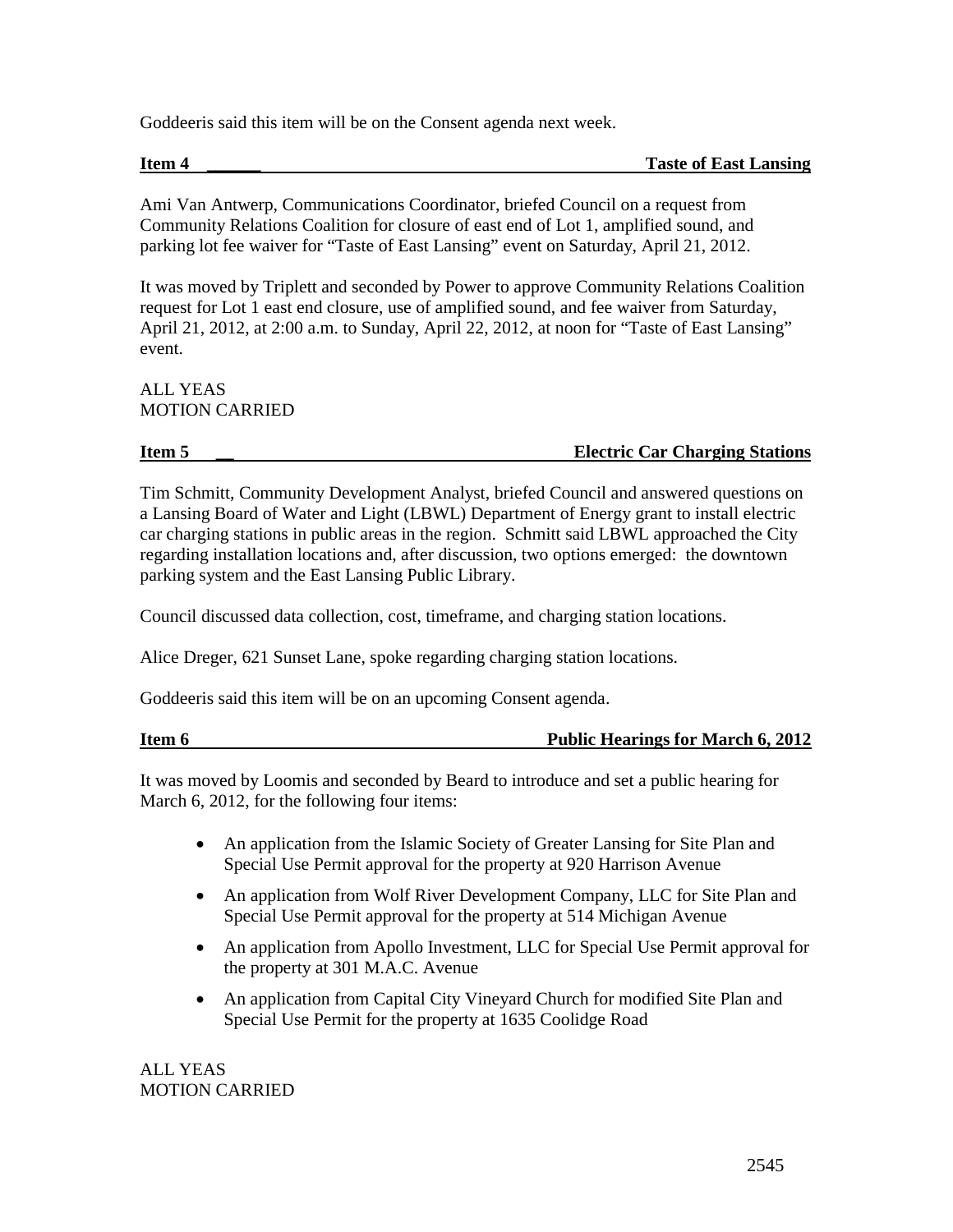Goddeeris said there has been a request to postpone discussion on Ordinance No. 1252 as neighborhood associations are continuing conversations.

It was moved by Beard and seconded by Triplett to defer discussion until March 13, 2012 Council work session, and defer action until March 20, 2012 Council regular meeting on Ordinance No. 1252; a City-initiated Ordinance to amend Article III – of Chapter  $50$  – Zoning, Section 50-31 and add a Division  $5 -$  of the Code of the City of East Lansing, to provide standards of review for rezoning property and provisions for conditional rezoning.

### ALL YEAS MOTION TO DEFER CARRIED

### **Item 8 Broad Community Connection**

Lori Mullins, Community Development Administrator, and Heather Pope, DMB Coordinator, presented an overview and answered questions regarding the regional work which has begun in preparation for the opening of the Broad Museum. They highlighted wayfinding signage, a year-long temporary outdoor art exhibit, parking coordination and mural project, downtown art exhibits in coordination with local art teachers, and downtown businesses.

Goddeeris said a date has not yet been set for the Museum opening. She thanked Mullins and Pope for their ongoing efforts with this community project.

# **Item 9 Brownfield Plan #16 for Interstate Partners Project**

Tim Dempsey, Director of Planning and Community Development; and Kevin McGraw, developer, Interstate Partners, 4520 N. Grand River Avenue, updated Council and answered questions on Brownfield Plan #16 for the former BCBSM/Health Central site, 1525 W. Lake Lansing Road.

Dempsey highlighted eligible activities, eligible property and legal description, and tax increment financing table.

Council discussed parcels, tax increment financing, timeframe, property assessment, date of sale, Department of Environmental Quality data, and cooperation with the neighborhood.

Goddeeris said this will be on Council agenda next week.

## **Item 10 Policy Resolution 2012-1 – Public Disclosure Process**

Tom Yeadon, Assistant City Attorney, briefed Council and answered questions on a proposed policy resolution which would require Council members to notify the City Clerk of business meetings with vendors, contractors, and developers.

Council discussed citizen rights, formal vs. informal policy resolution, transparency, scope of required disclosure, and definitions within resolution.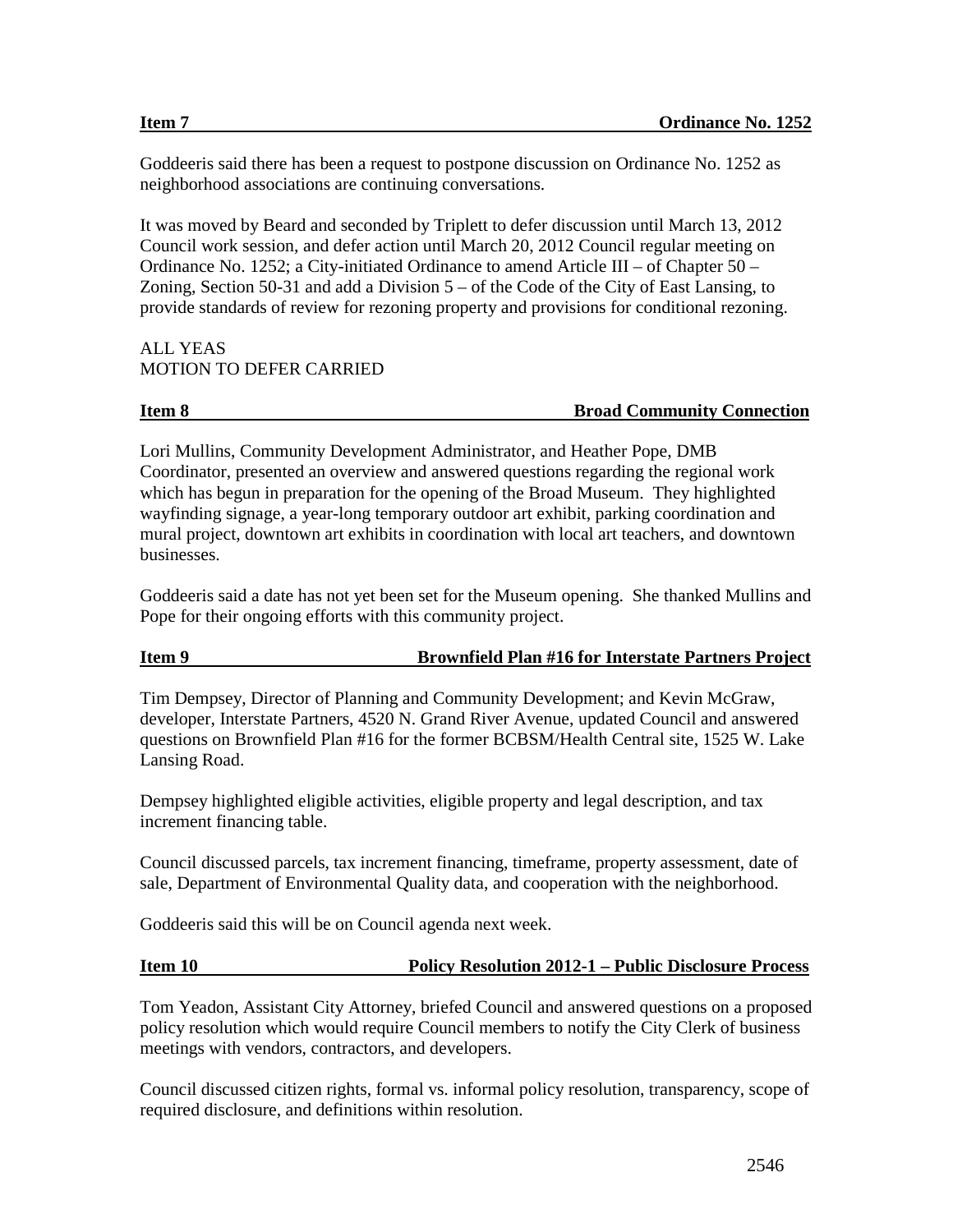Goddeeris requested Yeadon to present a revised draft to Council on March 13, 2012, which incorporates Council's discussion this evening.

## **Item 11 Board and Commission Appointments**

It was moved by Beard and seconded by Power to appoint Chad Obenauf to the Commission on the Environment to a full term ending December 31, 2014.

ALL YEAS MOTION CARRIED

It was moved by Power and seconded by Triplett to appoint Jason Fleming to the Parks and Recreation Advisory Commission to a full term ending December 31, 2014.

ALL YEAS MOTION CARRIED

It was moved by Power and seconded by Beard to appoint Mike Vasievich to the Parks and Recreation Advisory Commission to a full term ending December 31, 2014.

ALL YEAS MOTION CARRIED

It was moved by Power and seconded by Triplett to appoint Larry Cross to the Building Board of Appeals to a full term ending December 31, 2014.

ALL YEAS MOTION CARRIED

It was moved by Triplett and seconded by Power to appoint Robert "Tucker" Wilkinson to the Building Board of Appeals to a partial term ending December 31, 2013.

ALL YEAS MOTION CARRIED

**Item 12** Council Member Reports

Councilmember Beard:

- Reported on "The Mid-Michigan Program for Greater Sustainability," by Tri-County Regional Planning Commission.
- Said May is Older Americans month and reported on developing plans to recognize senior programs and contributions made to the community.

Councilmember Loomis:

• No Report

Councilmember Power:

• No Report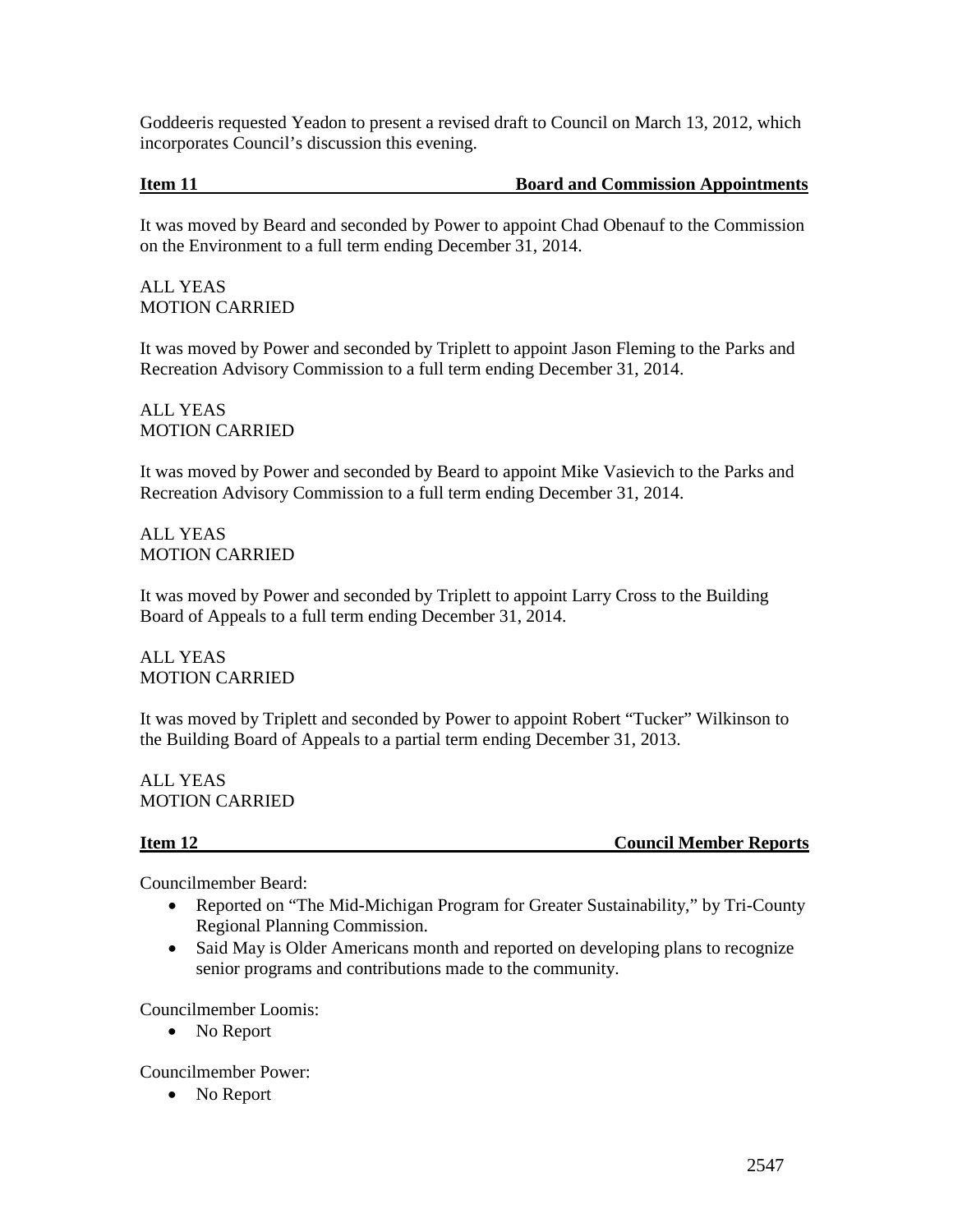Mayor Pro Tem Triplett:

- Said Friday is the deadline to submit nominees for Crystal Awards.
- Asked Council to submit any nominees for the Crystal Award review committee by Friday.

Mayor Goddeeris:

- Said date for ASMSU (Associated Students of Michigan State University) community reception at Cowles House has been changed from March 14 to Monday, March 19, 2012.
- Reported on University Student Commission concerns regarding late night secure parking spots for drivers who make the responsible choice to take a taxi.
- Reported on Responsible Hospitality Council safety concerns regarding potential for high volume of traffic on St. Patrick's Day this year.
- Reported on outreach to the community to introduce new City Manager. Goddeeris said formal swearing-in ceremony for City Manager George Lahanas will be at the March 6, 2012 Council meeting.

**Item 13** City Manager's Report

City Manager George Lahanas:

- Discussed with Council counter offers to City Manager contract proposal. Goddeeris said City Attorney will review contract language.
- Requested input on "Manager's Message" to be included in the upcoming East Lansing Dialog.
- Reported on election inspector training provided by the Clerk's office over the past two days. Lahanas thanked election workers for their service.
- Requested an Executive session for the purpose of discussing Attorney/Client privileged communication.

| Item 14 | <b>Executive Session</b> |
|---------|--------------------------|
|         |                          |

It was moved by Power and seconded by Beard to adjourn to Executive session to discuss Attorney/Client privileged communication.

Roll Call: YEAS – Beard, Loomis, Power, Triplett, Goddeeris NAYS – None MOTION CARRIED

Council adjourned to Executive session at 9:05 p.m.

Council returned to the work session at 10:42 p.m.

It was moved by Triplett and seconded by Power to adjourn.

ALL YEAS MOTION CARRIED